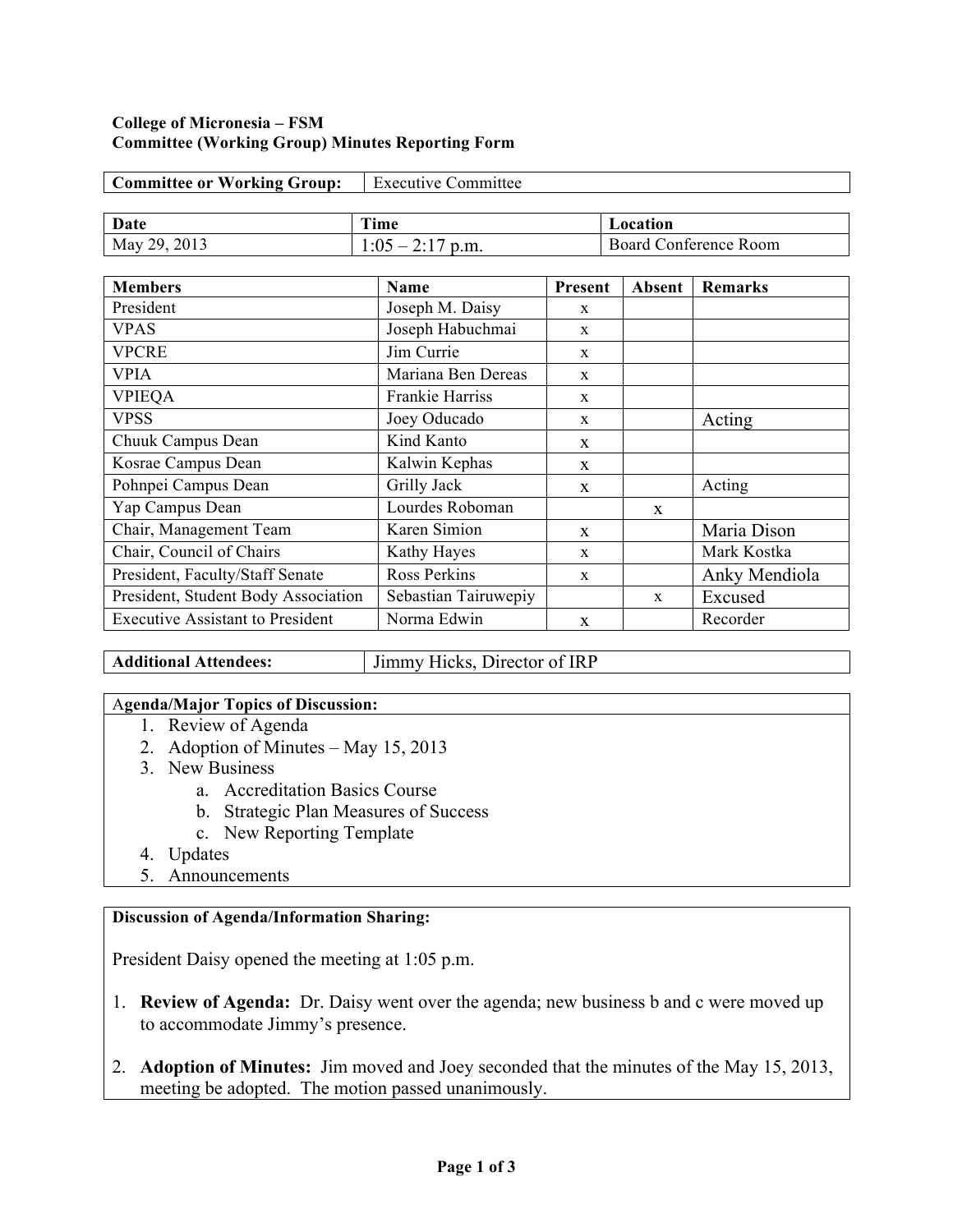# **3. New Business**

- a. **Strategic Plan Measures of Success:** Frankie explained that the Management Team, Planning and Resources Committee and Strategic Plan working group were tasked to identify measures of success and their targets for the Strategic Plan. The MT was a good place for the dialogue because of its composition which includes all directors and campuses. Jimmy presented the measures proposed by MT and PRC that were most important, important for the IEMP, and important at program levels and corresponding targets. Most of the targets are for one year and can be readjusted after a year. He also provided basis for the targets as well as the challenges for some of them. The targets are for the college; targets will be needed for each campus and for each level. Dashboards will be created for quick look at performance.
- b. **New Reporting Template:** Jimmy presented the draft template for quarter performance reporting; it cannot be finalized until measurements of success are endorsed. The President will report this to the Commission. Each accomplishment is linked to relevant IEMP# and ACCJC Standard #. Planning agenda items from the comprehensive report also need to be linked. Collaboration across campuses was recommended for reporting by the Deans where reports go to both the VPIA and appropriate offices
- **c. Accreditation Basics Course:** At the last EC meeting the Faculty Staff Senate was tasked to take the lead in institutionalizing 100% completion of the on-line accreditation basics course. Ross as FSS President polled employees and received favorable support to make it an institutional expectation. The Board of Regents is also committed to new Regents completing the course**. Frankie moved and Mariana seconded that an institutional expectation be established that all new employees take and successfully complete the on-line accreditation basics course by ACCJC. The motion passed unanimously.**

# 4. **Updates**

- a. **CRE:** A group from University of Guam is working with Mariana, Grilly and the agriculture faculty to better fit our courses with theirs. The effort is funded by the USDA Distance Education and Resident Instruction in the Insular Areas grants. UOG is proposing to provide an on-line agriculture course as a non-credit course with our faculty as facilitator. The course would then be used to substitute for a selected course at COM-FSM. Two students are preparing to leave for Saipan for their internship starting Monday. Land Grant board is meeting June 26-27 in Palau.
- b. **FSS:** Anky reported that the Senate is working on revising the bylaws to extend the terms of officers to two or three years.
- c. **VPIA**: Registration is on-going; some faculty is here to help with registration.
- d. **VPSS:** Joey provided enrollment statistics as of noon today; we are only 60% of our headcount target and 57% of our credit target. At the end of spring 77% were in good standing, that is with at least a 2.0 GPA
- e. **VPAS**: Joe reported on efforts to improve the water situation by powering the pumps. Danny is attending NACUBO and has been instructed to look for service provider for online registration and payment using credit card. Beca project is underway; a phone conference is scheduled for tomorrow. He also reported on the hearings at Congress and with the Joint Budget Consultation group; both went very well.
- f. **President:** The President attended President Mori's state of the nation speech and